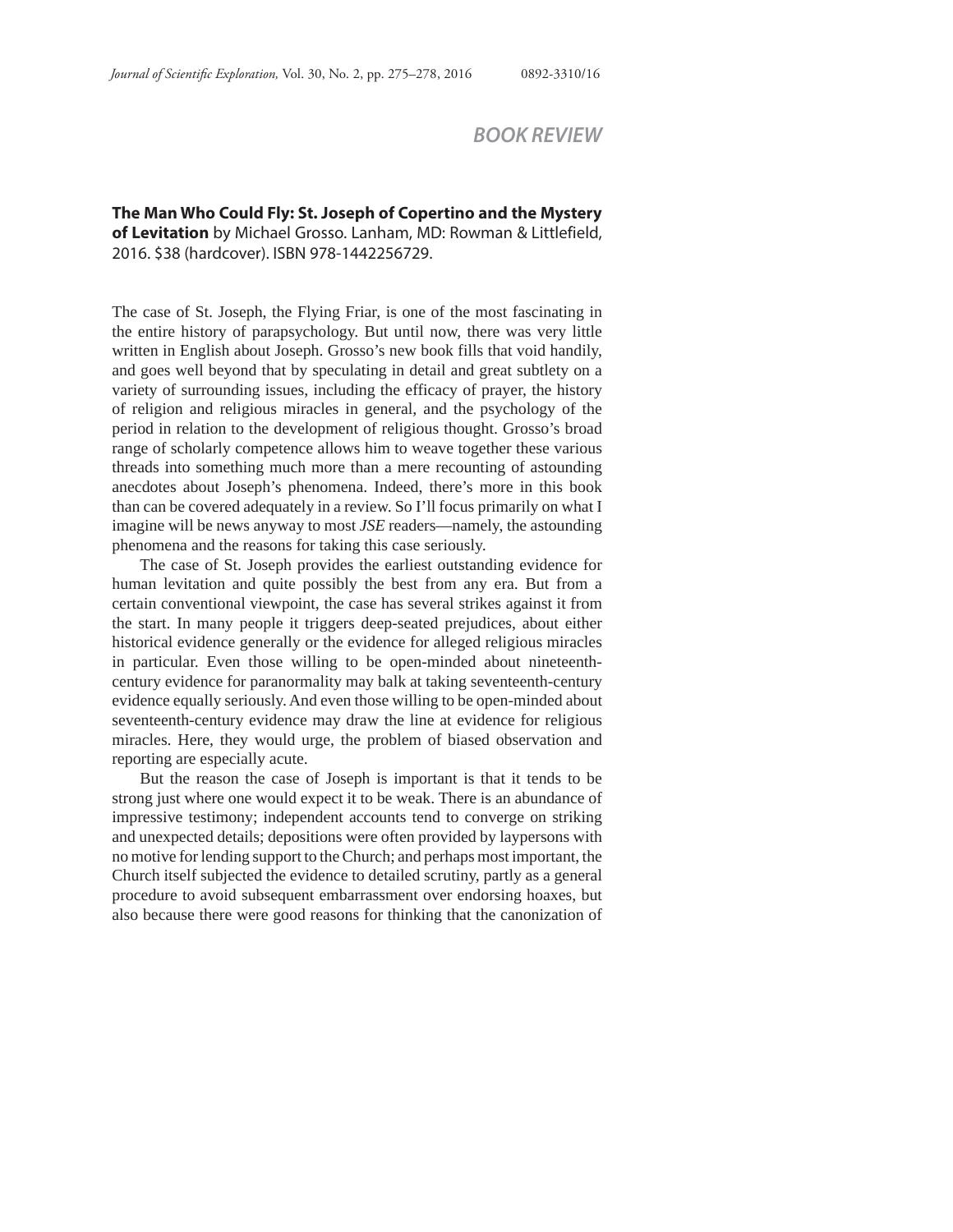

Joseph might have been contrary to its interests.

The testimony in Joseph's case has many of the virtues characteristic of the best spontaneous cases in parapsychology. For example, deposiions tend to display unexpected patterns of detail, witnesses were often apparently unbiased or at least had nothing to gain (and perhaps something to lose) from offering testimony, and the observations frequently occurred outdoors in daylight or under other favorable conditions. I should also emphasize that Joseph was regularly observed *in flight* or sometimes just suspended in air. He was not simply observed *at* the locations to

which he had been ostensibly transported. Furthermore, on those occasions when he was merely hovering above the ground, witnesses frequently confirmed the fact by passing their hands beneath him.

In one particularly interesting case, during Joseph's final illness, the surgeon Francesco Pierpaoli was cauterizing Joseph's right leg when he noticed that Joseph was entranced and senseless. When the cauterization began, Joseph was seated with his right leg lying across the doctor's knees. His arms were spread wide, his eyes and mouth were open, and his face was turned heavenward. Then Pierpaoli noted that Joseph was hovering in that position several inches above his chair. He tried to lower Joseph's leg but was unable to do so. He also observed that a fly had settled on the pupil of one of Joseph's eyes and remained there despite his efforts to drive it away. Then Pierpaoli and a second physician knelt down to confirm that Joseph was indeed raised above his chair. Joseph remained in that state for about fifteen minutes, and when he returned to his senses he had no awareness that the cauterization had been performed.

Joseph's levitations would often be preceded by a cry, sob, or shriek, and when levitating inside a church he would not disturb the objects crowded around him on the altar. In fact, many reported, from many different occasions, that Joseph would not extinguish candles as he flew among them. Moreover, during some of Joseph's flights outdoors, he reportedly soared as much as thirty yards over the heads of onlookers to the branches of trees. Witnesses frequently commented that the branches would not ordinarily have been able to sustain his weight and that Joseph accordingly seemed to weigh no more than a bird. One curious and recurring observation is that during his flights outdoors, Joseph's clothing would not be disturbed by wind or by his movement through the air. His robes were also reported to have remained dry in the rain. These accounts would appear to connect with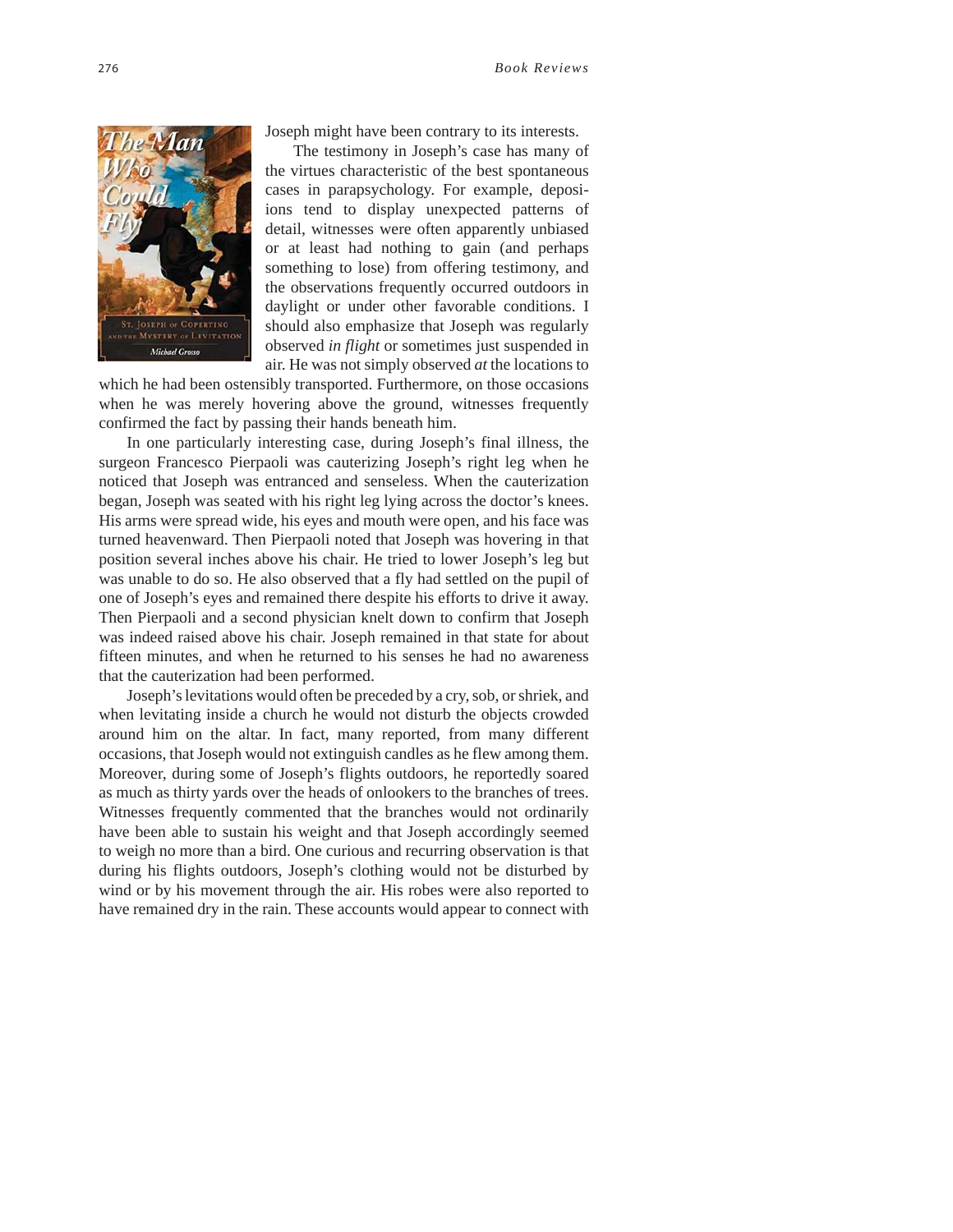reports that Joseph's flights indoors failed to extinguish nearby candles.

Evidently, all that was needed to provoke one of Joseph's levitations was something to arouse his religious awe, such as an image of the Virgin or an inspiring remark. On one occasion, while walking in the garden, another priest said to him, "What a beautiful heaven God has made!", in response to which Joseph shrieked and flew to the top of an olive tree where he remained in a kneeling position for thirty minutes. When he regained his senses, he had to be helped out of the tree with a ladder.

Grosso explains in detail how the testimony in Joseph's case was subjected to serious scrutiny by Church officials, and he offers a penetrating analysis of the nature of Joseph's ecstatic states. Indeed (as I noted earlier), Grosso's book is a great deal more than an account of the astonishing phenomena exhibited by the friar. It's also a detailed and sensitive exploration of Joseph the man, and Grosso devotes much of his text to exploring the details and peculiarities of Joseph's inner life and the connections between his internal dynamics and his externally expressed "miracles." For example, as part of his larger discussion of the varieties of mysticism and ecstatic states and their relationship to eroticism, Grosso has a very interesting discussion of the psychodynamics of Joseph's levitations, and the more general relation between tension and ecstasies. He notes how Joseph struggled to cut himself off from all earthly attachments, and that he once remarked "God wishes that I be detached from every affection other than his divine will." Grosso notes, "For Joseph, levitation meant escape from the unbearable tension of just being in the world" (p. 137). In particular, he suggests that "Joseph deployed his sexual energies to propel his ecstatic flights" (ibid). Summing up, he writes,

Joseph, I conjecture, drew upon repressed, powerful sexual energies to accelerate his extraordinary flights, though consciously he associated sexuality with diabolic temptation. This conflicted, hyperintense state seems to have served as a potent driver of the force that made the levitations possible. (p. 137)

Joseph's phenomena were not limited to instances of levitation. For example, many people reported miraculous healings attributed to Joseph. Here, I wish Grosso had considered more fully the connections with hypnotic phenomena. He does spend a paragraph early on mentioning hypnotic healing, but it could easily have been introduced again in Chapter 4. Grosso correctly notes that one's belief in the powers of the healer (or, say, healing water at Lourdes) may be causally efficacious, and he has another, and excellent, discussion late in the book about how various cognitive states can be either psi conducive or psi repressive. But hypnotic interventions suggest